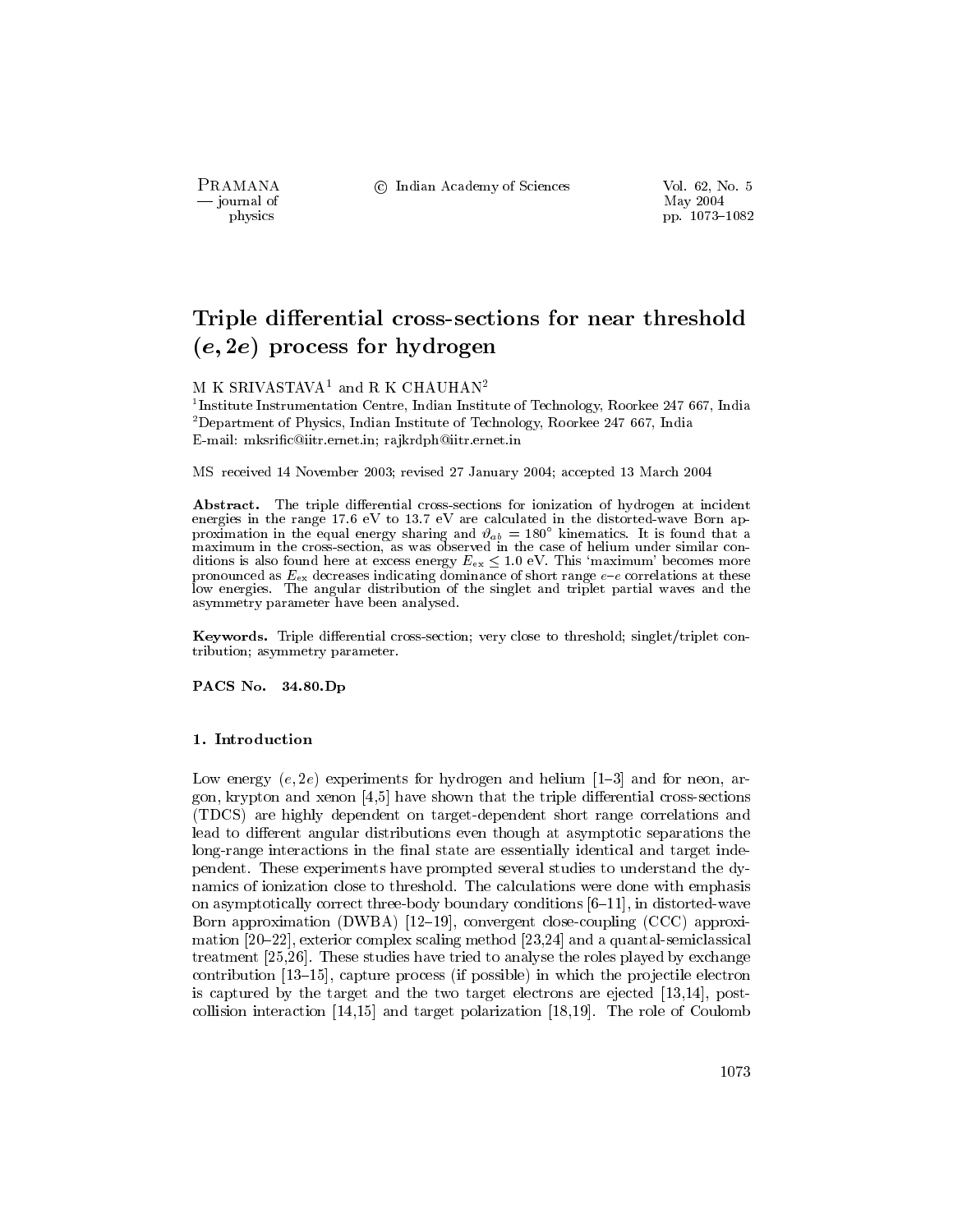three-body effects in the incident and final channels has recently been analysed by Roder *et al* [27].

Let us consider equal energy sharing results in which the two electrons in the final state are detected in opposite directions ( $\vartheta_{ab} = 180^{\circ}$ ). The results in this geometry are least affected by post-collision interaction and the use of effective charges is quite appropriate. One of the striking features in the angular distribution of TDCS in this kinematics in the experiments of Selles *et al* [1,4] and Schlemmer *et al* [2] was a qualitative similarity in the results for hydrogen and neon. The TDCS decreases with increasing scattering angle  $\vartheta_a$  reaching to a minimum value at  $\vartheta_a = 90^\circ$ . In the case of helium, the TDCS first decreases, then increases and reaches to a maximum at  $\vartheta_a = 90^\circ$ . It is found to show a little more structure in the case of argon, krypton and xenon. The structure in the angular distribution of TDCS becomes more pronounced as the excess energy  $E_{\text{ex}}$  (incident energy  $E_i$  minus ionization energy  $I$ ) decreases and the cross-sections are calculated closer to the ionization threshold. Away from the threshold as  $E_{\rm ex}$  increases, the angular distributions of the TDCS for all the cases become similar and qualitatively identical to the results for hydrogen. At these energies the effect of short range correlations is no longer dominant. The energy region very close to the threshold is therefore of particular interest.

The studies for hydrogen which is the simplest target at  $E_{\text{ex}}$  very close ( $\leq$ 1.0 eV) to the threshold have been done by Roder *et al* [3] ( $E_{\text{ex}} = 1.0 \text{ eV}$ ) and Pan and Starace [13] ( $E_{\text{ex}} = 0.5$  eV) using DWBA and by Deb and Crothers [26] ( $E_{\text{ex}} = 1.0$  $eV$ , 0.5  $eV$  and 0.3  $eV$ ) using a quantal-semiclassical treatment. Pan and Starace found a maximum in the angular distribution of TDCS at  $\vartheta_a = 90^\circ$  reminiscent of the distribution for helium. Roder *et al*  $\lceil 3 \rceil$  also observed a qualitative change in the angular distribution: the bowl shape at  $\vartheta_a = 90^\circ$  flattens out. The CCC results of Bray et al [20] predicted a small local maximum at  $E_{\text{ex}} = 1.0 \text{ eV}$ . This partially confirmed the results of Pan and Starace [13]. However, Deb and Crothers found no such maximum even at  $E_{ex} = 0.3$  eV. In the latter case the distribution was as observed at higher values of  $E_{\text{ex}}$ . We have studied the angular distribution of TDCS for hydrogen in the energy region down to  $E_{\text{ex}} = 0.1$  eV in the equal energy sharing,  $\vartheta_{ab} = 180^{\circ}$  kinematics. There are, however, no experimental results for  $E_{\text{ex}} < 1.0$ eV. The calculation has been done in the distorted-wave Born approximation. In the next section we outline its details. The results are presented, compared with available experimental data and discussed in  $\S 3$ . Section 4 contains the conclusions.

## 2. Calculation

The TDCS for the ionization of hydrogen by unpolarized electrons with energy  $E_i$  (momentum  $k_i$ ) can be defined in terms of direct amplitude f and exchange amplitude  $g$  as follows:

$$
\frac{\mathrm{d}^{3}\sigma}{\mathrm{d}E_{b}\mathrm{d}\Omega_{a}\mathrm{d}\Omega_{b}} = (2\pi)^{4} \frac{k_{a}k_{b}}{k_{i}} \left(\frac{1}{4}|f+g|^{2} + \frac{3}{4}|f-g|^{2}\right),\tag{1}
$$

where

*Pramana - J. Phys.*, Vol. 62, No. 5, May 2004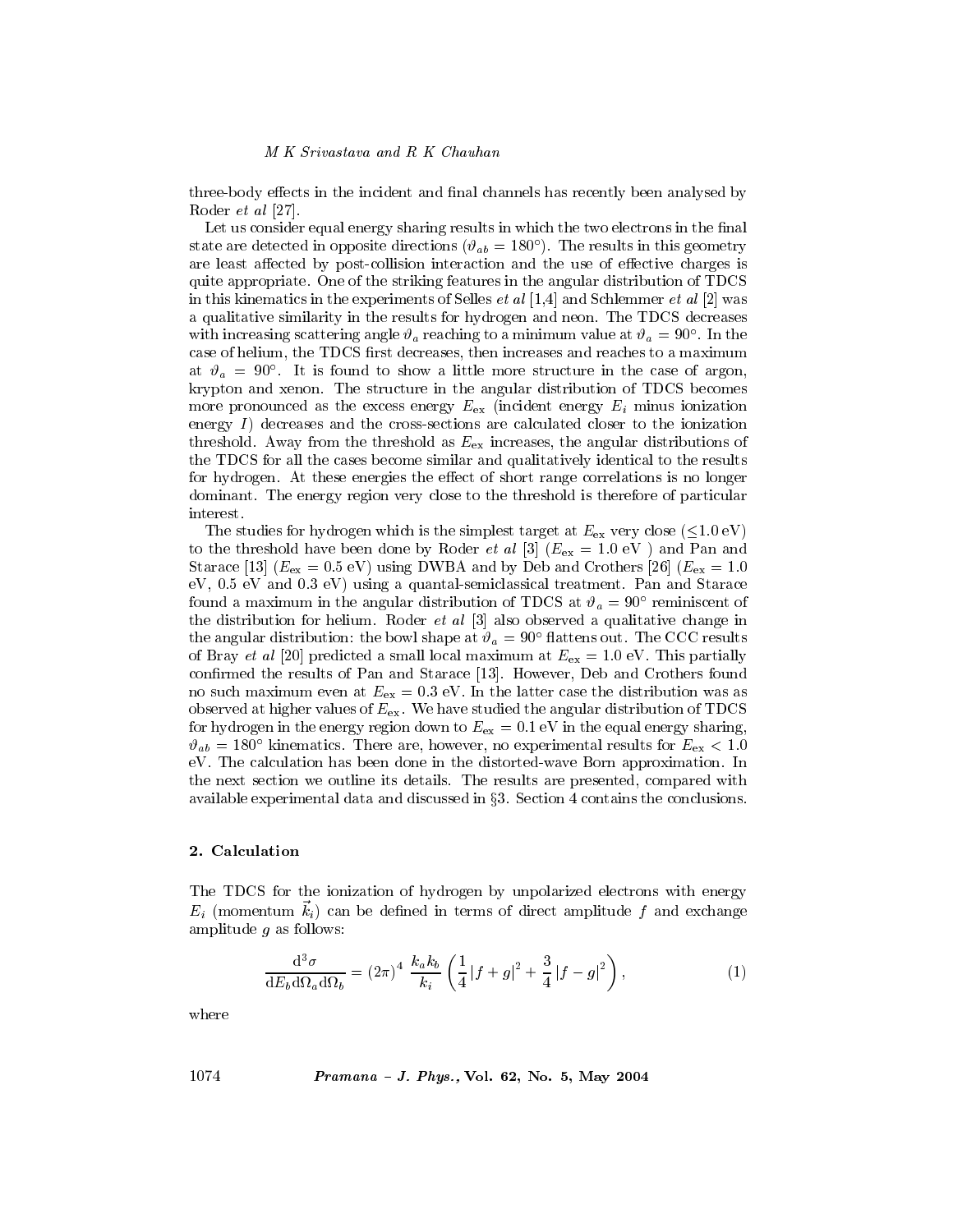Triple differential cross-sections

$$
f = \langle \chi_a^{(-)}(\vec{r}_0) \, \chi_b^{(-)}(\vec{r}_1) \, | V - U_i | \, \phi_i(\vec{r}_1) \, \chi_i^{(+)}(\vec{r}_0) \rangle, \tag{2}
$$

$$
g = \langle \chi_a^{(-)} (\vec{r}_1) \chi_b^{(-)} (\vec{r}_0) | V - U_i | \phi_i (\vec{r}_1) \chi_i^{(+)} (\vec{r}_0) \rangle, \tag{3}
$$

$$
V = \frac{1}{r_{01}} - \frac{1}{r_0}.\tag{4}
$$

Here  $\chi_a^{(-)}$  and  $\chi_b^{(-)}$  are final-state distorted waves which are obtained as eigenfunctions of the distorting potential  $U_a$  and  $U_b$ , and  $\vec{k}_a$  and  $\vec{k}_b$  are momenta of the two electrons in the final state. The distorted wave  $\chi_i^{(+)}$  for the incident electron is an eigenfunction of the initial-state distorting potential  $U_i$  and  $\phi_i$  is the hydrogen ground state wave function.

The initial-state distorting potential  $U_i$  is the sum of static potential  $U_{st}$  felt by the electron, semiclassical local exchange potential  $U_{\text{exch}}$  of Furness-McCarthy [28] as modified by Gianturco and Scialla [29] for low energies and dipole polarization potential  $U_{\text{pol}}$  proposed by Hara [30]. These are given by

$$
U_{\rm st}(r) = -\left(1 + \frac{1}{r}\right) \exp\left(-2r\right),\tag{5}
$$

$$
U_{\text{exch}}(r) = \frac{1}{2} \left[ E_i - U_{\text{st}} + \frac{3}{10} \{ 3\pi^2 \rho(r) \}^{2/3} \right]
$$
  
 
$$
- \frac{1}{2} \left\{ \left[ E_i - U_{\text{st}} + \frac{3}{10} \{ 3\pi^2 \rho(r) \}^{2/3} \right]^2 + 4\pi \rho(r) \right\}^{1/2}, \qquad (6)
$$

$$
U_{\text{pol}}(r) = -\frac{\alpha r^2}{(r^2 + d^2)^3}, \quad \alpha = 4.5, \quad d = 1.6. \tag{7}
$$

The final-state electron-electron interaction is incorporated through the use of an effective charge model. This is quite appropriate in the present geometry as the interactions between all the particles in the final state are radial. The asymptotic effective charges  $Z_a$  and  $Z_b$  for equal energy final state and  $\vartheta_{ab} = 180^\circ$  are given  $_{\rm by}$ 

$$
Z_a = Z_b = 1 - 1/4 = 3/4. \tag{8}
$$

This choice of effective charges satisfies the Rudge condition [31] but differs from the effective charges used by Jones *et al* [14]. The distorting potentials  $U_a$  and  $U_b$ should satisfy the limiting conditions

$$
U_a(r) = U_b(r) \rightarrow \begin{cases} -\frac{1}{r} & \text{as } r \rightarrow 0\\ -\frac{Z_a}{r} & \text{as } r \rightarrow \infty \end{cases} \tag{9}
$$

This is achieved by defining  $U_a$  and  $U_b$  as

$$
U_a(r) = U_b(r) = -\frac{Z_a}{r} + (1 - Z_a) U_{\rm st}(r). \tag{10}
$$

*Pramana - J. Phys.*, Vol. 62, No. 5, May 2004 
$$
1075
$$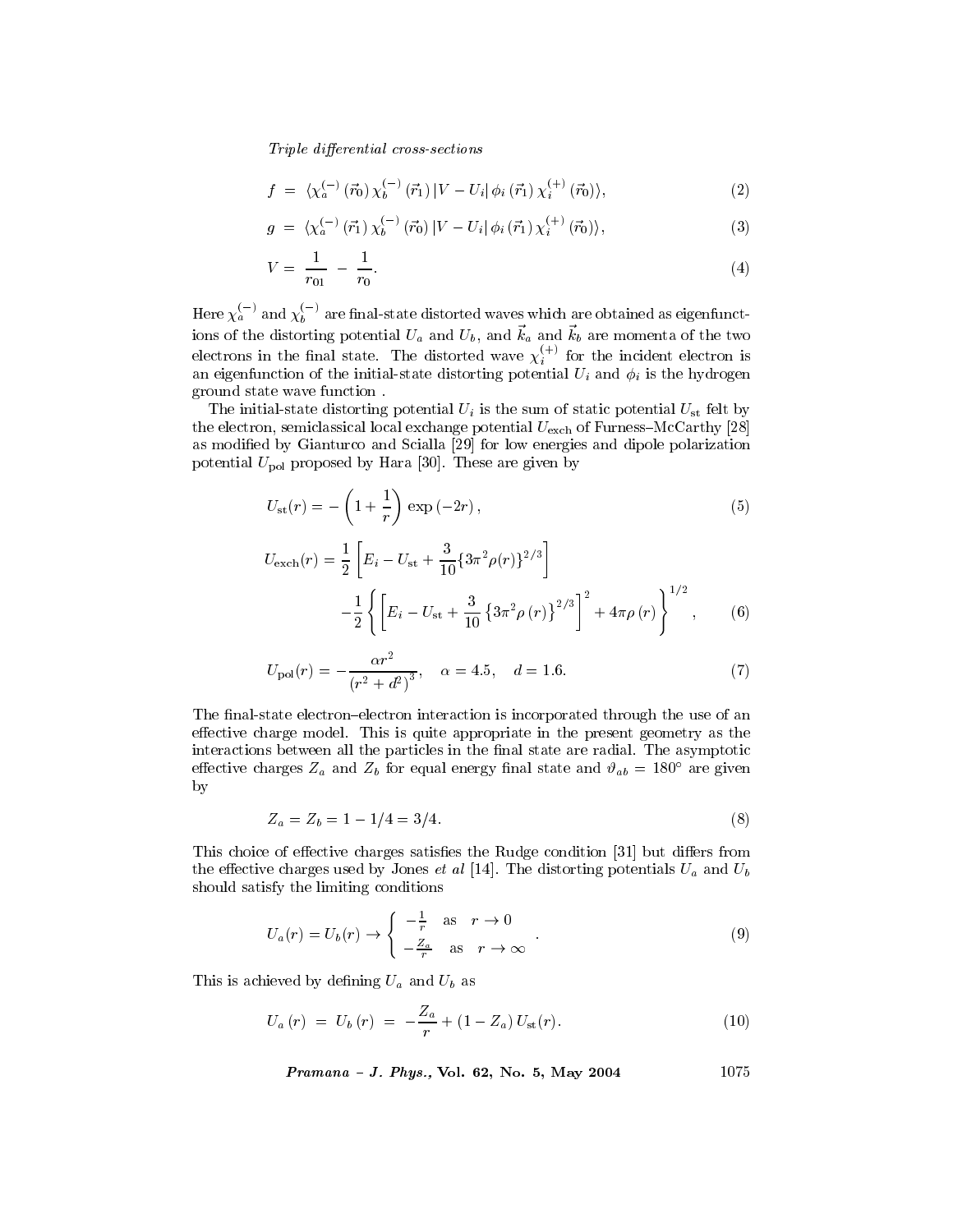M K Srivastava and R K Chauhan



Figure 1. TDCS in units of  $10^{-22}$  m<sup>2</sup> sr<sup>-2</sup> eV<sup>-1</sup> for electron impact ionization of hydrogen in equal energy sharing and  $\vartheta_{ab} = 180^\circ$  kinematics as a function of scattering angle  $\vartheta_a$  at  $E_{\text{ex}} = 4.0 \text{ eV}$ . Present results are compared with the absolute experimental data of Roder et al [3].



**Figure 2.** Same as figure 1 but at  $E_{ex} = 2.0$  eV. Present theoretical results have been multiplied by a factor of 2.

The distorted wave  $\chi_b^{(-)}(\vec{r}_1)$  (and  $\chi_a^{(-)}(\vec{r}_1)$  in the exchange amplitude) has been orthogonalised to the initial state wave function  $\phi_i(\vec{r}_1)$  by Schmidt's procedure. The distorting potential  $U_i$  in the matrix elements (eqs (2) and (3)) therefore does not contribute.

The scattering amplitudes  $f$  and  $g$  are obtained by the usual partial wave expansion up to  $l_a$ ,  $l_b \leq 6$ ,  $l_i \leq 12$  following the procedure of Gupta and Srivastava [18]. The contribution of higher partial waves is very small at the energies considered here (<2% at  $E_{\rm ex} = 1.0$  eV and <0.1% at  $E_{\rm ex} = 0.1$  eV).

*Pramana - J. Phys.*, Vol. 62, No. 5, May 2004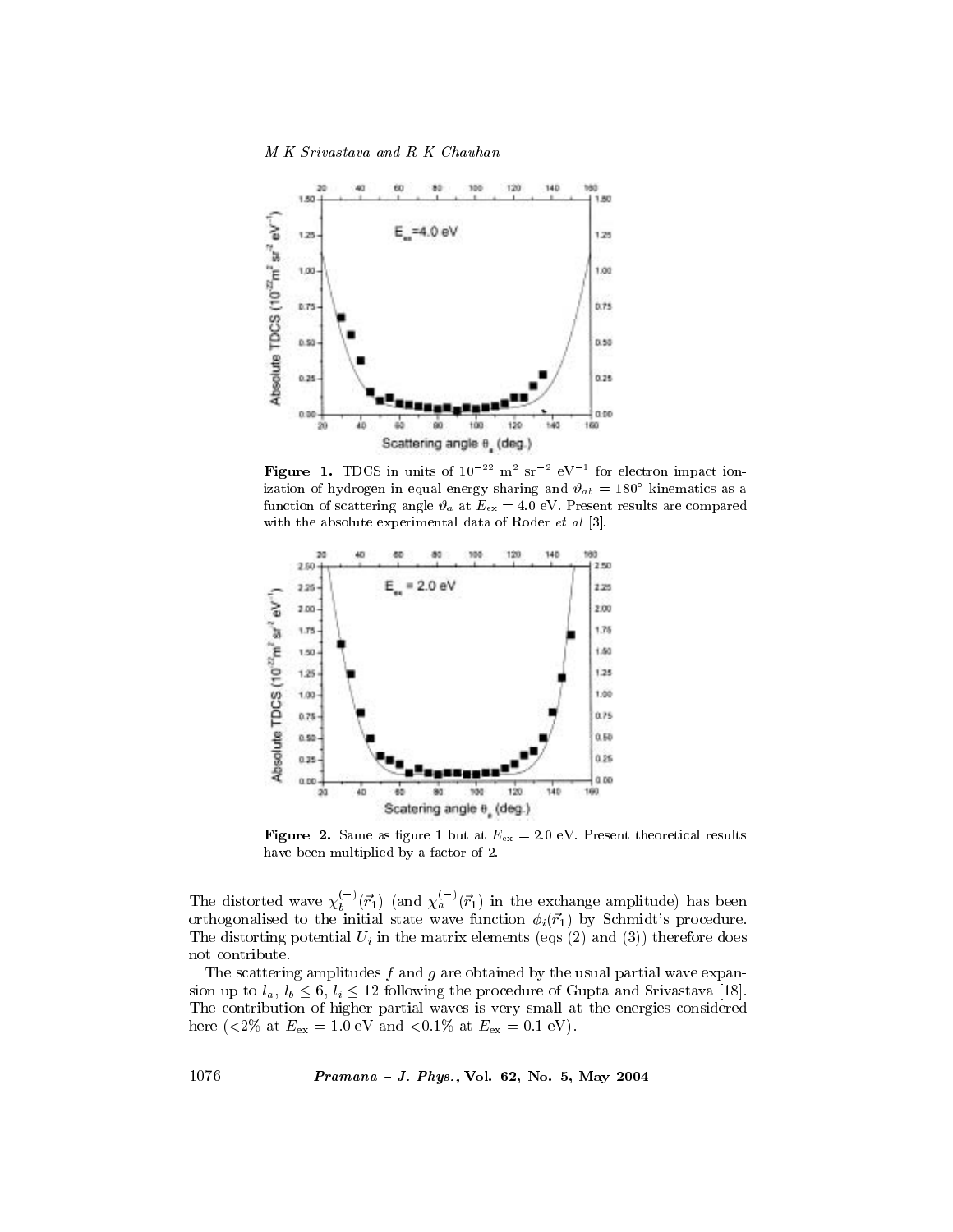Triple differential cross-sections



Figure 3. Present TDCS ( $-$ ) along with CCC results of Bray et al [20]  $(--)$  at  $E_{\text{ex}} = 1.0$  eV are compared with relative experimental data of Roder *et al* [3]. All the results have been normalized to 23 at  $\vartheta_a = 45^\circ$ .

## 3. Results

We have obtained TDCS at  $E_{\text{ex}} = 4.0, 2.0, 1.0, 0.5, 0.2$  and 0.1 eV. Figures 1-3 show our results at  $E_{el} = 4.0, 2.0$  and 1.0 eV. They are compared with the available absolute experimental data of Roder *et al* [3] at  $E_{\text{ex}} = 4.0$  and 2.0 eV and their relative data at  $E_{\text{ex}} = 1.0$  eV. The error bars on the absolute measurements are  $\pm 35\%$  at  $E_{\text{ex}} = 2.0$  eV and  $\pm 40\%$  at  $E_{\text{ex}} = 4.0$  eV. The present calculation is able to reproduce the angular distribution of TDCS fairly accurately. At  $E_{\text{ex}} = 1.0 \text{ eV}$ , the angular distribution around  $\vartheta_a = 90^\circ$  becomes flatter. The present results as well as the CCC results of Bray *et al* [20] show the emergence of a small maximum as in the case of helium.

We now consider the results at energies very close to threshold. Figure 4 shows that at  $E_{\rm ex} = 1.0$  eV and lower values, a maximum at 90° appears. The value of the maximum TDCS at  $\vartheta_a = 90^\circ$  increases with decreasing  $E_{\text{ex}}$ . It also becomes more prominent in the sense that the ratio of the maximum to minimum increases from about 2.5 at  $E_{\text{ex}} = 1.0 \text{ eV}$  to about 7.5 at  $E_{\text{ex}} = 0.1 \text{ eV}$ . Figure 5 shows the results around the maximum in greater detail. The incorporation of the polarization potential in the initial channel does not affect the results very much.

Let us now analyse the angular distribution of triplet and singlet cross-sections which lead to this feature (figures 6 and 7).

$$
\left(\frac{\mathrm{d}^3\sigma}{\mathrm{d}E_b\mathrm{d}\Omega_c\mathrm{d}\Omega_b}\right)_T = (2\pi)^4 \frac{k_a k_b}{k_0} |f - g|^2 ,\qquad (11)
$$

$$
\left(\frac{\mathrm{d}^3\sigma}{\mathrm{d}E_b\mathrm{d}\Omega_c\mathrm{d}\Omega_b}\right)_S = (2\pi)^4 \frac{k_a k_b}{k_0} |f+g|^2. \tag{12}
$$

1077 Pramana - J. Phys., Vol. 62, No. 5, May 2004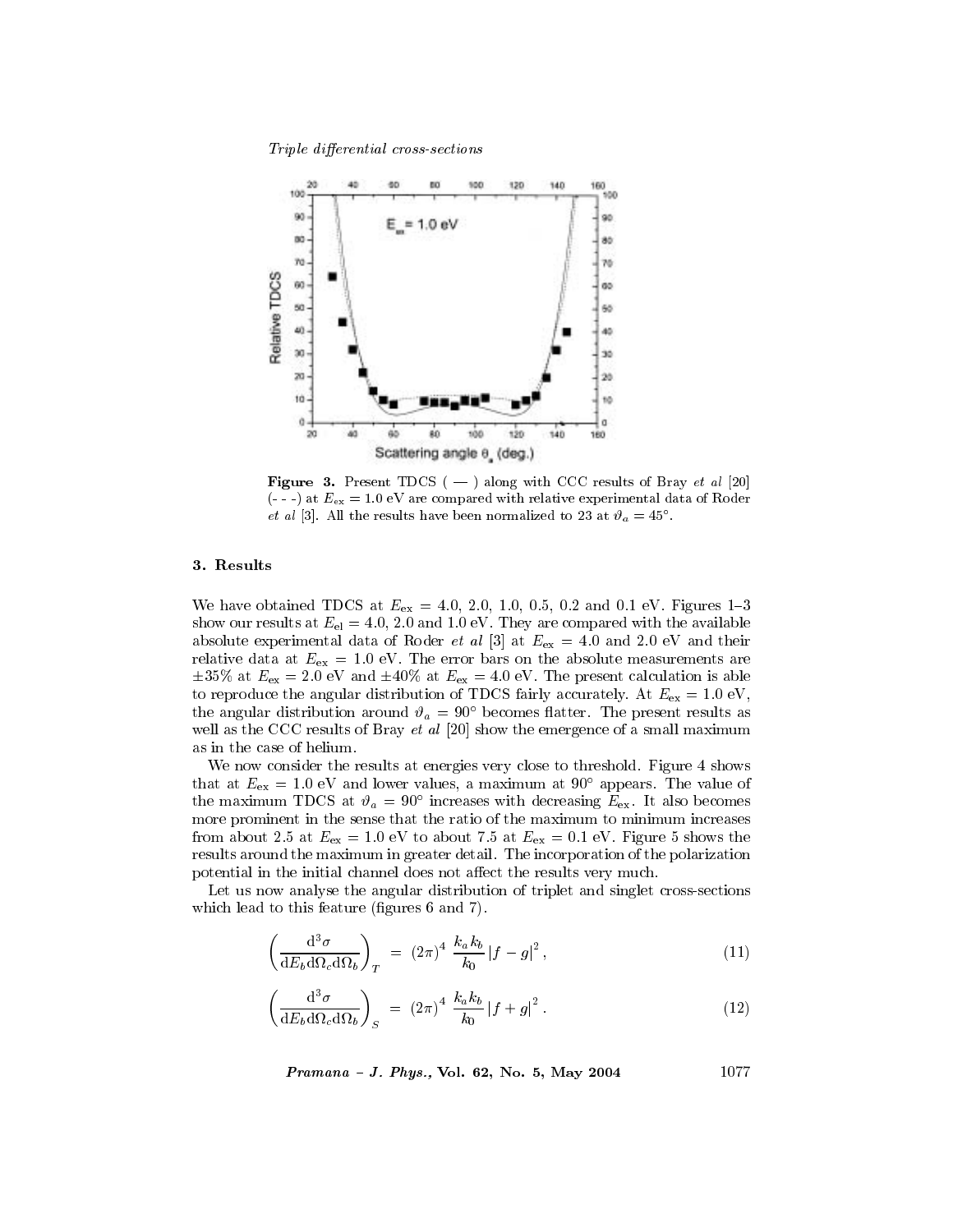M K Srivastava and R K Chauhan



Figure 4. TDCS for electron impact ionization of hydrogen in equal energy sharing and  $\vartheta_{ab} = 180^{\circ}$  kinematics as a function of scattering angle  $\vartheta_a$  at various values of excess energy  $E_{\text{ex}}$ . Results:  $E_{\text{ex}} = 0.1 \text{ eV} (- \cdots -), E_{\text{ex}} = 0.2$ eV (---),  $E_{\text{ex}} = 0.5 \text{ eV } (\cdots)$ ,  $E_{\text{ex}} = 1.0 \text{ eV } (\cdots)$ .



**Figure 5.** Same as figure 4, but for  $\vartheta_a$  varying from 50° to 130°.

Pramana - J. Phys., Vol. 62, No. 5, May 2004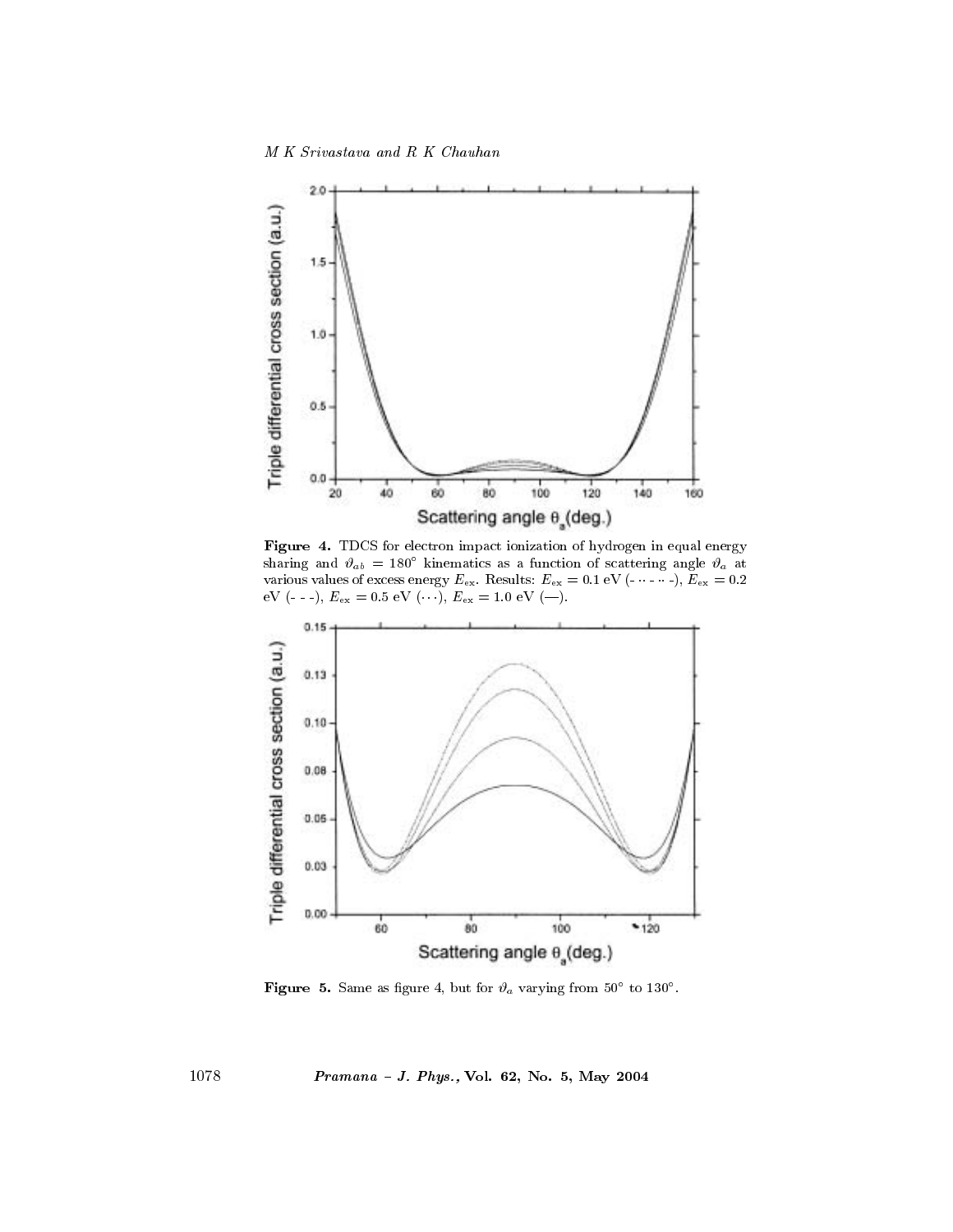Triple differential cross-sections



Figure 6. Triplet TDCS for electron impact ionization of hydrogen in equal energy sharing and  $\vartheta_{ab} = 180^{\circ}$  kinematics as a function of scattering angle  $\vartheta_a$  at various values of excess energy  $E_{\text{ex}}$ . Results:  $E_{\text{ex}} = 0.1 \text{ eV} (- \cdots -)$ ,  $E_{\rm ex} = 0.2 \text{ eV } (-, -), E_{\rm ex} = 0.5 \text{ eV } (\cdots), E_{\rm ex} = 1.0 \text{ eV } (-).$ 



Figure 7. Singlet TDCS for electron impact ionization of hydrogen in equal energy sharing and  $\vartheta_{ab} = 80^{\circ}$  kinematics as a function of scattering angle  $\vartheta_a$ at excess energy  $E_{\rm ex}$  = 0.5 eV. Results:  $E_{\rm ex}$  = 0.1 eV (- · - · -),  $E_{\rm ex}$  = 0.2 eV (- - -),  $E_{\rm ex}$  = 0.5 eV (…),  $E_{\rm ex}$  = 1.0 eV (—).

Pramana - J. Phys., Vol. 62, No. 5, May 2004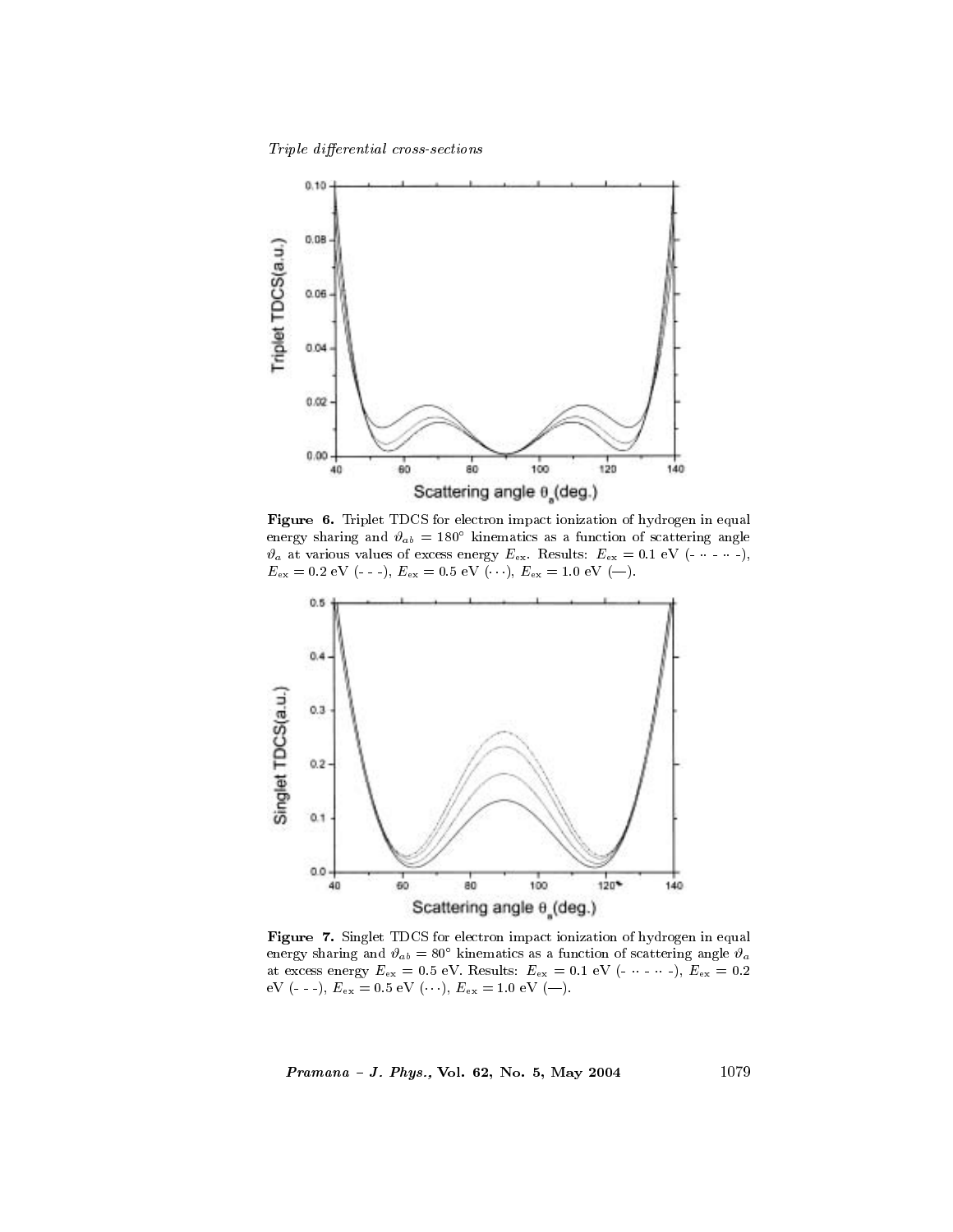

Figure 8. Asymmetry parameter A for electron impact ionization of hydrogen in equal energy sharing and  $\vartheta_{ab} = 180^{\circ}$  kinematics as a function of scattering angle at various values of excess energy  $E_{\text{ex}}$ . Results:  $E_{\text{ex}} = 0.1 \text{ eV}$  $(- \cdots -)$ ,  $E_{ex} = 0.2$  eV  $(- -)$ ,  $E_{ex} = 0.5$  eV  $(\cdots)$ ,  $E_{ex} = 1.0$  eV  $(-)$ .

These are contributed by  ${}^{3}P, {}^{3}F, \ldots$  and  ${}^{1}S, {}^{1}D, \ldots$  partial waves respectively. The cross-section at  $\vartheta_a = 90^\circ$  is contributed by singlet partial waves, but it does not necessarily lead to a maximum in TDCS at  $\vartheta_a = 90^\circ$ . This feature really depends on the relative magnitudes of the contributions of several partial waves. For example, at  $E_{\text{ex}} > 1.0$  eV, these contributions do not add up to a maximum at  $\vartheta_a = 90^\circ$ , while at lower values of  $E_{\text{ex}}$  they do. The contribution of the <sup>1</sup>D partial wave is most important. The maximum at  $\vartheta_a = 90^\circ$  is essentially contributed by this partial wave. In the region around  $\vartheta_a = 60^\circ$ , the triplet cross-section decreases while the singlet cross-section increases with decreasing  $E_{\text{ex}}$ .

Figure 8 shows the angular distribution of the asymmetry parameter A defined  $\mathbf{b}$ 

$$
A = (1 - r)/(1 + 3r)
$$
  
= Re(fg<sup>\*</sup>) / |[f]<sup>2</sup> + |g|<sup>2</sup> - Re(fg<sup>\*</sup>)], (13)

where  $r = \sigma_T/\sigma_S$ . It is identically equal to 1 at  $\vartheta_a = 90^\circ$  where  $\sigma_T$  is zero. At excess energy  $E_{\text{ex}} = 1.0$  eV, the parameter A is negative in some angular region indicating that  $\sigma_T$  is greater than  $\sigma_S$ . At lower  $E_{\rm ex}$ ,  $\sigma_S$  is always greater than  $\sigma_T$ and therefore its angular distribution effectively decides the angular distribution of the total TDCS.

*Pramana - J. Phys.*, Vol. 62, No. 5, May 2004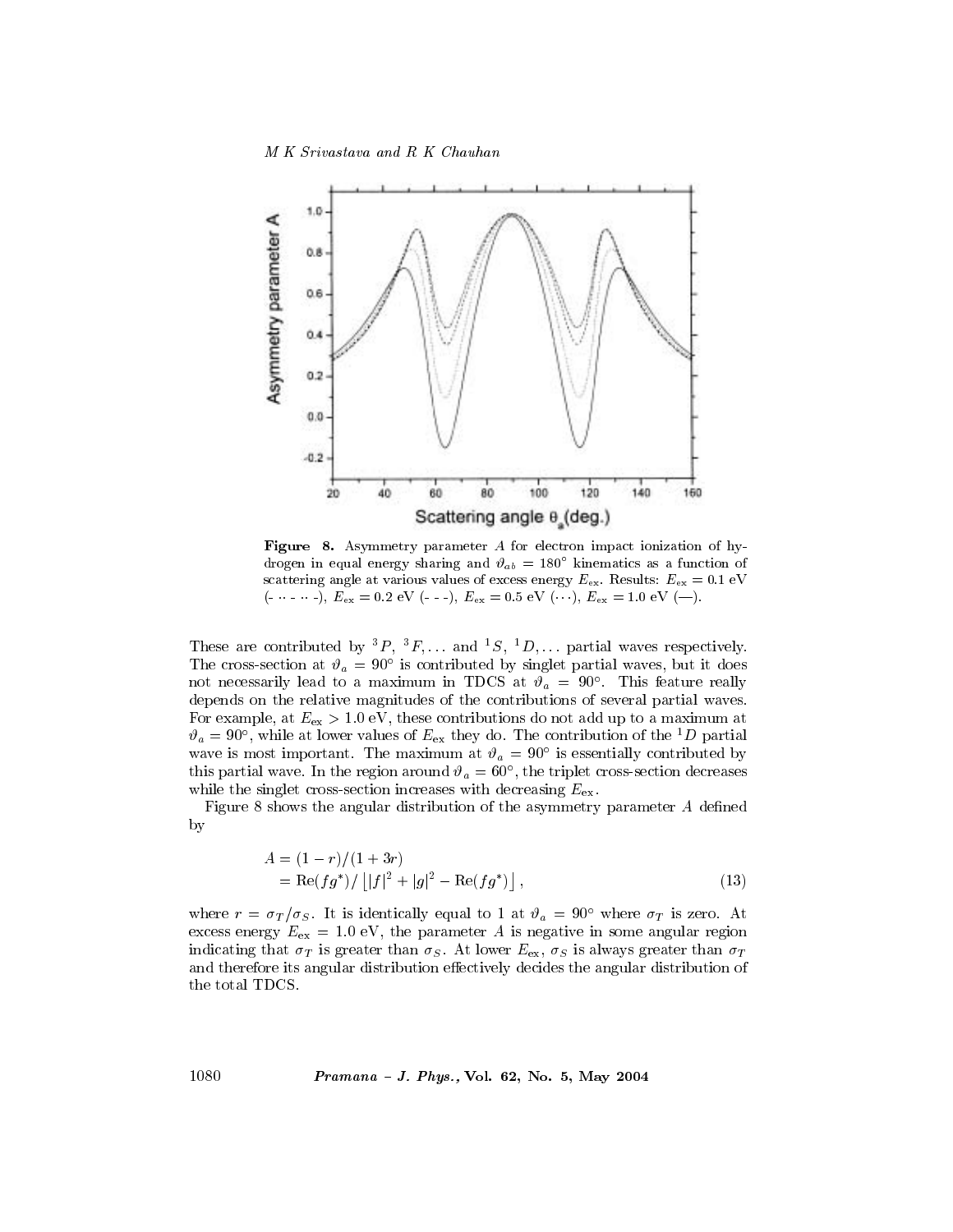#### *Triple differential cross-sections*

## 4. Conclusions

The TDCS for the ionization of hydrogen at  $E_{\text{ex}} \leq 1.0$  eV in the equal energy sharing and  $\vartheta_{ab} = 180^{\circ}$  kinematics is found to decrease with increasing  $\vartheta_a$  and shows a maximum at  $\vartheta_a = 90^{\circ}$  similar to the helium case close to threshold. This is found to become more pronounced as  $E_{\text{ex}}$  decreases. It is mainly contributed by the  ${}^{1}D$  partial wave. However, its appearance depends on a critical balance between the singlet and triplet angular distributions. All these features are really determined by short range  $e-e$  correlations which dominate the cross-section at these low energies.

#### Acknowledgements

The Council of Scientific and Industrial Research, Government of India supported this work, under project No. 21(0497). RKC would like to thank the University Grants Commission for the award of a junior research fellowship.

#### References

- [1] P Selles, A Huetz and J Mazeau, J. Phys. B20, 5195 (1987)
- [2] P Schlemmer, T Rosel, K Jung and H Ehrhardt, *Phys. Rev. Lett.*  $63$ , 252 (1989)
- [3] J Roder, H Ehrhardt, C Pan, A F Starace, I Bray and D V Fursa, Phys. Rev. Lett. 79, 1666 (1997)
- [4] P Selles, J Mezeau and A Huetz, J. Phys. B23, 2613 (1990)
- [5] T Rosel, R Bar, K Jung and H Ehrhardt, European Conf. on (e, 2e) Collisions and Related Problems edited by H Ehrhardt (Universitat Kaiserslautern, Kaiserslautern, Germany, 1989) pp. 69-81
- [6] M Brauner, J S Briggs and H Klar, J. Phys. B22, 2265 (1989)
- [7] M Brauner, J S Briggs and H Klar, J. Phys. 24, 287 (1991)
- [8] J Berakdar and J S Briggs, Phys. Rev. Lett. 72, 3799 (1994)
- [9] J Berakdar, *Phys. Rev.*  $A56$ , 370 (1997)
- [10] Z Chen, Z Ni, Q Shi and K Xu, J. Phys. B1, 3803 (1998)
- [11] S Jones and D H Madison, *Phys. Rev. Lett.* **81**, 2886 (1998)
- [12] C Pan and A F Starace, *Phys. Rev. Lett.* 67, 185 (1991)
- [13] C Pan and A F Starace, Phys. Rev. A45, 4588 (1992)
- [14] S Jones, D H Madison and M K Srivastava, J. Phys. B25, 1899 (1992)
- [15] C Pan and A F Starace, Phys. Rev. A47, 2389 (1993)
- [16] C T Whelan, R J Allan and H R J Walters, J. Physique 3, 39 (1993)
- [17] C T Whelan, R J Allan, R Rasch, H R J Walters, X Jhang, J Roder, K Jung and H Ehrhardt, Phys. Rev. A50, 4394 (1994)
- [18] S Gupta and M K Srivastava, J. Phys. B29, 323 (1995)
- [19] F Rouet, R J Tweed and J Langlois, J. Phys. B29, 1767 (1996)
- [20] I Bray, D A Konovalov, I E McCarthy and A T Stelbovics, Phys. Rev. A50, R2818  $(1994)$
- [21] I Bray, *J. Phys.* **B32**, L119 (1999)
- [22] I Bray, *J. Phys.* **B33**, 581 (2000)
- [23] C W McCurdy, T N Rescigno and D Byrum, Phys. Rev. A56, 1958 (1997)

Pramana - J. Phys., Vol. 62, No. 5, May 2004